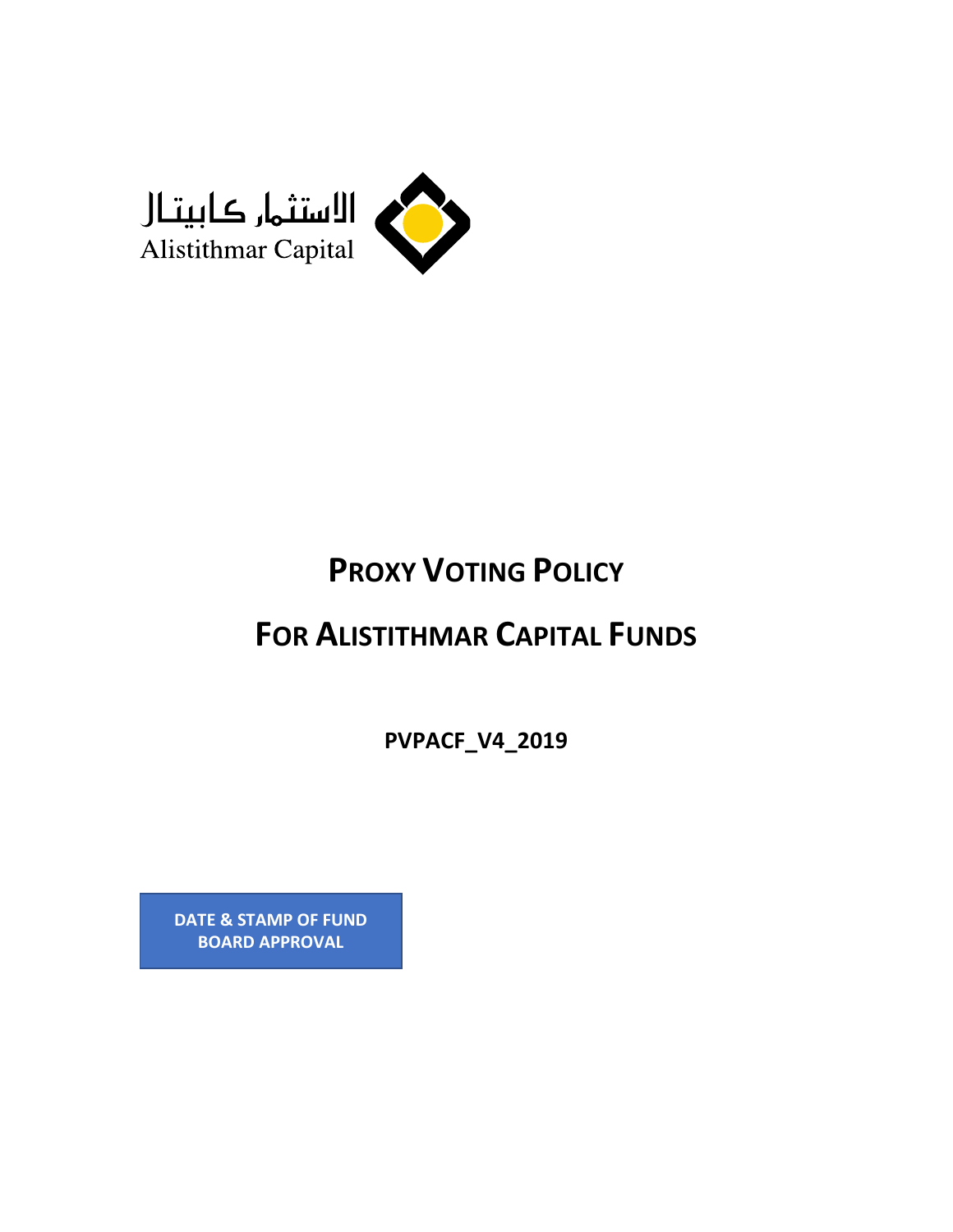

## Table of Contents

| $\mathbf{1}$ . |  |
|----------------|--|
| 1.1            |  |
| 1.2            |  |
| 1.3            |  |
| 2.             |  |
| 3.             |  |
| 3.1            |  |
| 3.2            |  |
| 3.3            |  |
| 3.4            |  |
| 3.5            |  |
| 3.6            |  |
| 3.7            |  |
| 3.8            |  |
| 4.             |  |
| 5.             |  |
| 6.             |  |
| 7.             |  |
|                |  |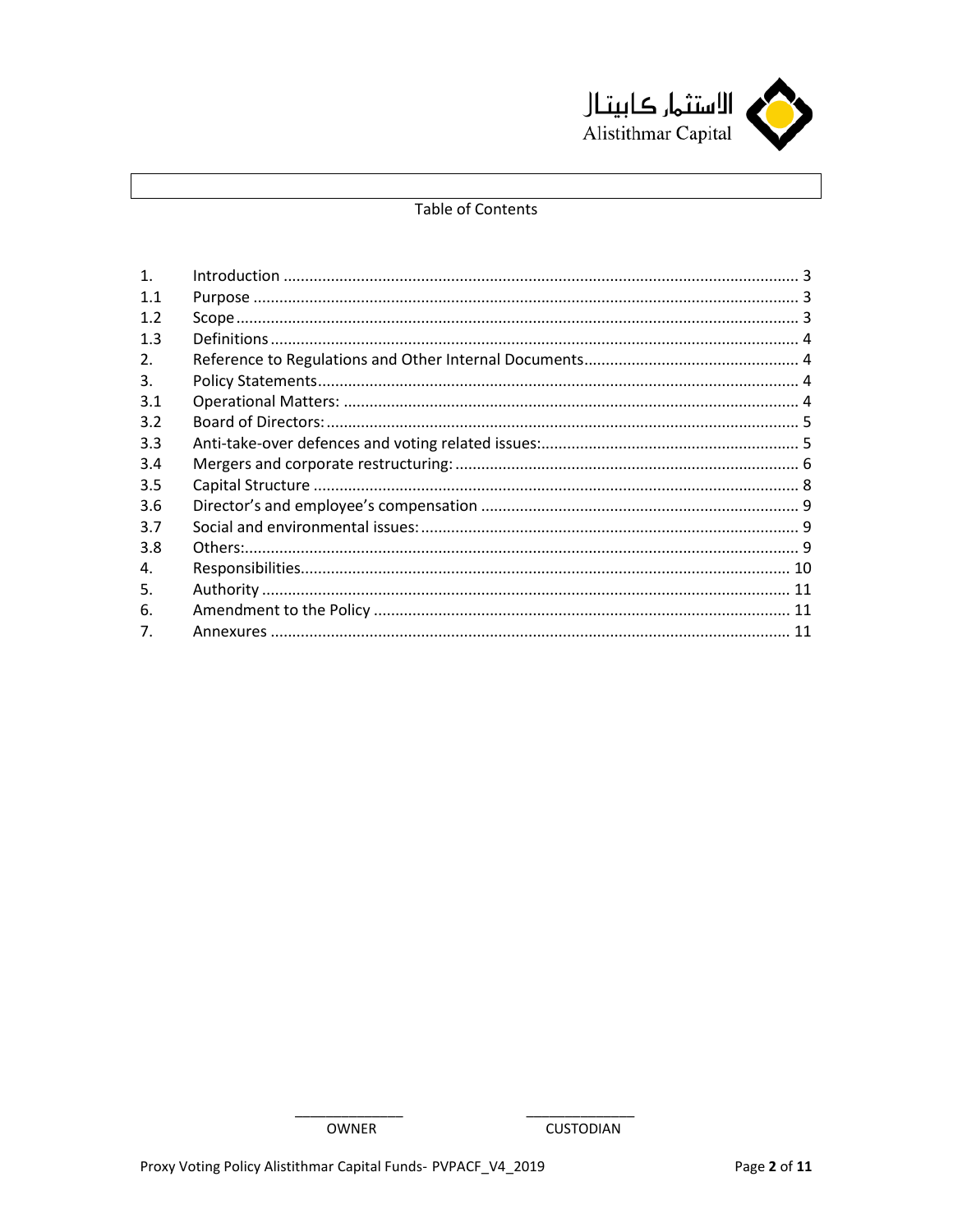

## <span id="page-2-0"></span>**1. Introduction**

This Policy has been authorized and approved by the Fund Board Members ("FB") of Alistithmar for Financial Securities and Brokerage Company's Funds ("Alistithmar Capital" or "ICAP" or the "Company"). It represents an enforceable document relating to its Proxy Voting on behalf of the Alistithmar Capital Funds.

#### <span id="page-2-1"></span>**1.1 Purpose**

Article 53 of CMA's Investment Funds Regulations requires the following:

ICAP shall exercise or not exercise any rights associated with any assets of any public fund, ICAP shall act in accordance with the best interests of the unitholders of the relevant public fund. (IFR, Art 53, a).

With respect to voting rights (if any) associated with any assets of any public fund which the manager manages, ICAP shall: (IFR, Art 53, b)

1) Develop a written policy regarding such voting rights which shall be approved by the fund board; and

2) Exercise or not exercise voting rights in accordance with the written policy approved by the fund board and maintain full records documenting the exercise of voting rights (including the reasons for exercising or not exercising voting rights in a particular way).

ICAP must disclose on its website and on the exchange's website its policies regarding voting rights in the general assembly of listed companies, in relation to each fund the fund manager manages. (IFR, Art 53, c)

ICAP shall strive to attend general assembly (GA) meetings and extraordinary general meetings for most of our holdings in mutual funds and act in the best interest of its clients. In case of major ownership of a listed company in mutual funds or major events, ICAP will take its best efforts to actively attend the meeting and act in the best interest of its clients.

#### <span id="page-2-2"></span>**1.2 Scope**

The Scope of this Policy is to adopt and implement the following Policies and Guidelines, for proxy voting for Alistithmar Capital Funds and in accordance with its fiduciary duties and local regulations.

\_\_\_\_\_\_\_\_\_\_\_\_\_\_ \_\_\_\_\_\_\_\_\_\_\_\_\_\_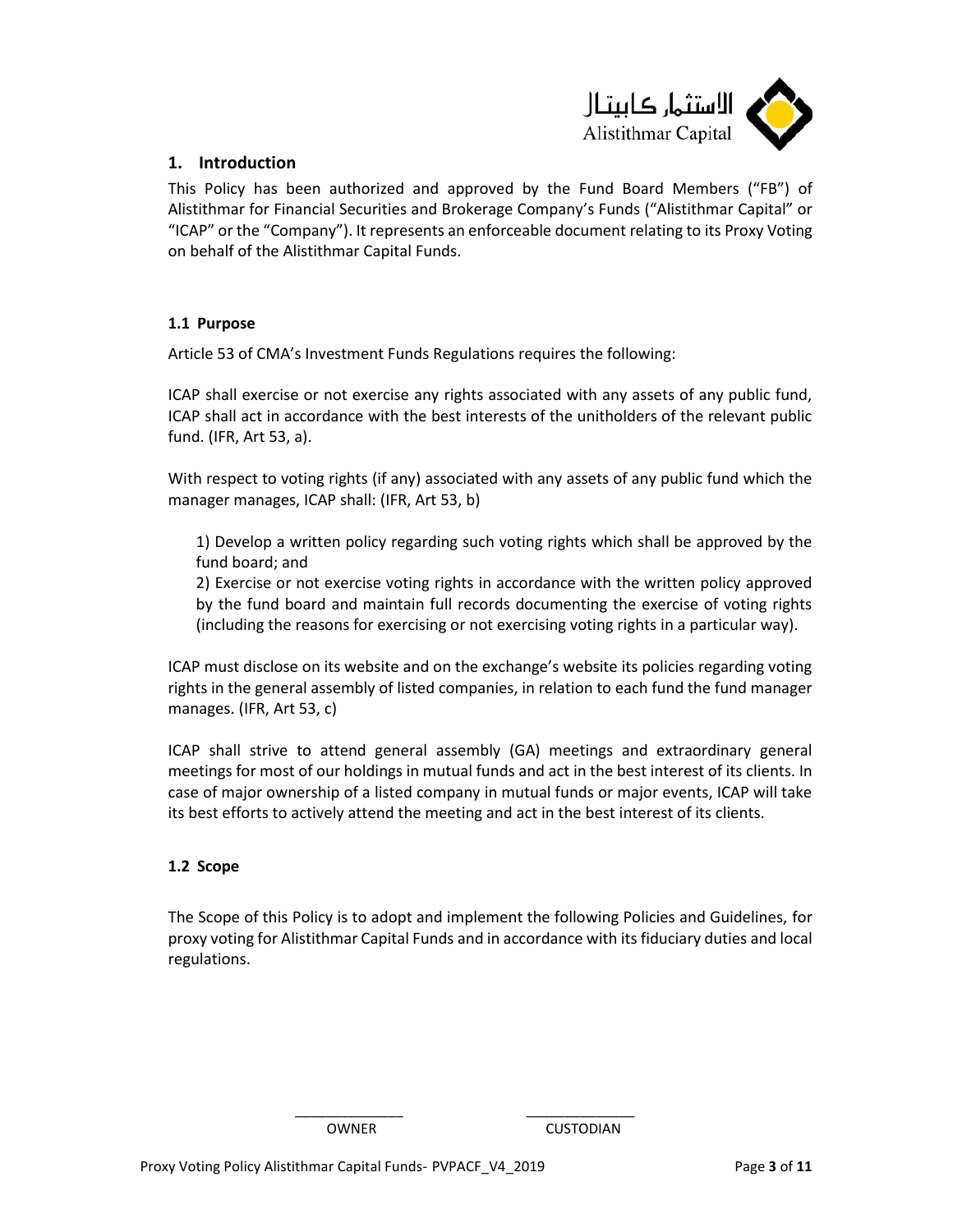

#### <span id="page-3-0"></span>**1.3 Definitions**

For all definitions, please refer to the CMA Glossary which can be found in the CMA Website and is called "GLOSSARY OF DEFINED TERMS USED IN THE REGULATIONS AND RULES OF THE CAPITAL MARKET AUTHORITY"

## <span id="page-3-1"></span>**2. Reference to Regulations and Other Internal Documents**

• ICAP Internal Policies as applicable

## <span id="page-3-2"></span>**3. Policy Statements**

The Broad Proxy Voting Guidelines (BPVG) Policy is as follows:

A. Vote in the best interest of the unit holders of the concerned fund and not affected by Alistithmar Capital conflicts of interest.

B. Vote in accordance with broad proxy voting guidelines (BPVG) approved by the Fund Board.

C. Take assistance of the outside experts on complex proxy issues.

D. Take prior approval of the independent members of the fund board if it is not consistent with the approved policies of the Fund Board.

## <span id="page-3-3"></span>**3.1 Operational Matters:**

- A. Generally vote AGAINST proposals that:
- Provide management with the authority to adjourn an annual or special meeting without compelling reasons to support the proposal.
- Reduce quorum requirements for shareholder meetings below a majority of the shares outstanding unless there are compelling reasons to support the proposal.
- B. Vote FOR proposals:
- Those are of a housekeeping nature (updates or corrections).
- Change the corporate name.
- Change the date/time/location of the annual meeting unless the proposed change is unreasonable.
- Ratify auditors, unless:

1. An auditor has a financial interest in or association with the company, and is therefore not perceived as independent,

2. Fees for non-audit services are excessive, or

\_\_\_\_\_\_\_\_\_\_\_\_\_\_ \_\_\_\_\_\_\_\_\_\_\_\_\_\_

3. There is reason to believe that the independent auditor has rendered an opinion, which is neither accurate nor indicative of the company's financial position.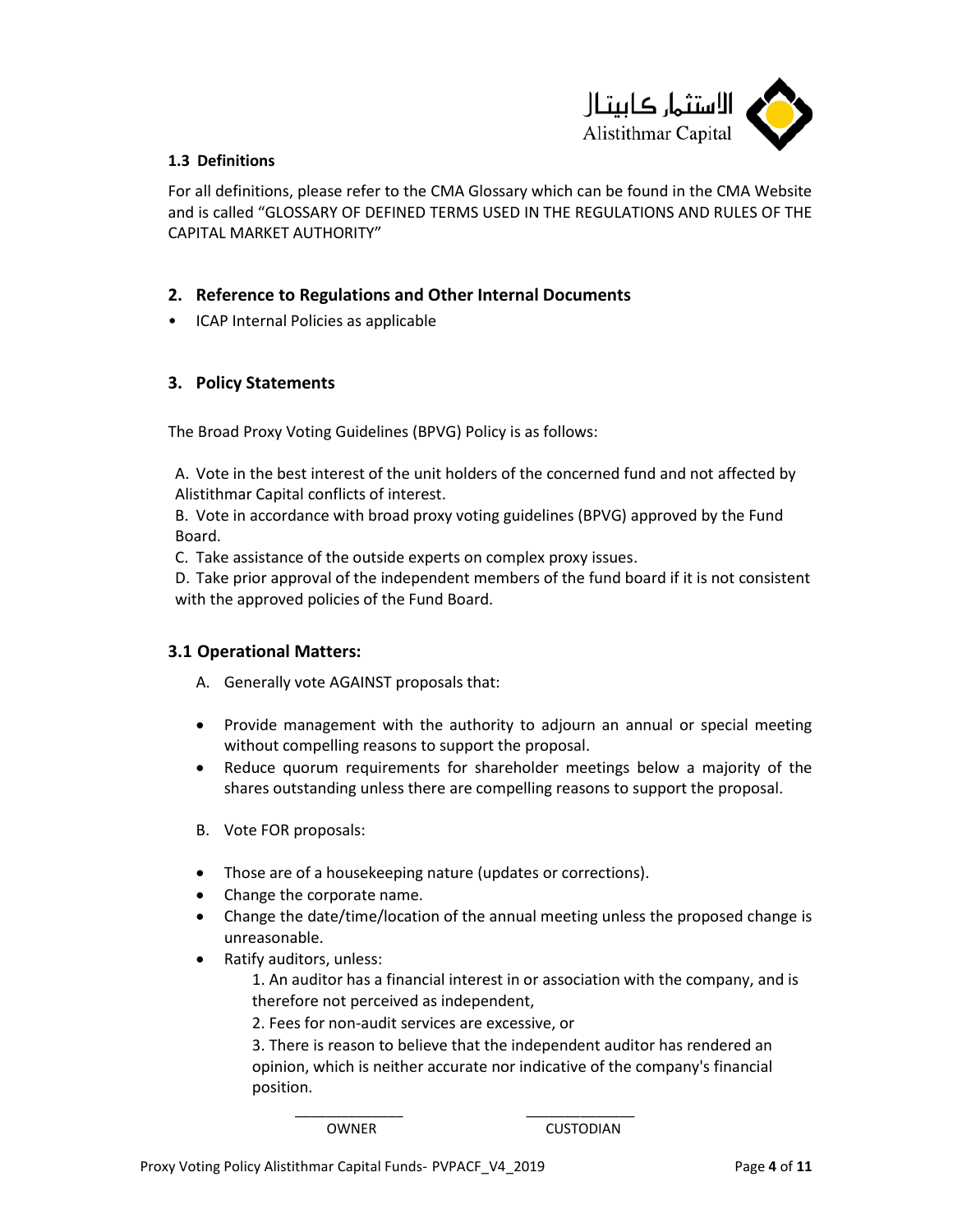

 For audit firm rotation, unless the rotation period is so short (less than five years) that it would be unduly burdensome to the company.

**C.** Vote CASE-BY-CASE on shareholder proposals asking companies to prohibit or limit their auditors from engaging in non-audit services.

## <span id="page-4-0"></span>**3.2 Board of Directors:**

- A. Vote AGAINST proposals:
	- To eliminate cumulative voting.
	- Indemnification proposals that would expand coverage beyond just legal expenses to acts, such as negligence, that are more serious violations of fiduciary obligation than mere carelessness.
	- That provides that directors may be removed only for cause.
	- That provides that only continuing directors may elect replacements to fill board vacancies.
- B. Vote FOR proposals:
	- Seeking to fix the board size or a range for the board size.
	- For shareholders to remove directors with or without cause.
	- For shareholders to elect directors to fill board vacancies.
	- Asking that a majority or more of directors is independent.
	- Asking that board audit and compensation committees be composed exclusively of independent directors.
	- That mandate a minimum amount of stock that directors must own in order to qualify as a director or to remain on the board. The company should determine the appropriate ownership requirement.
- C. Vote CASE-BY-CASE on:
	- Director nominees should be made on a CASE-BY-CASE basis, examining the factors such as composition of the board and key board committees, attendance at board meetings, corporate governance provisions, long-term company performance relative to a market index and directors' investment in the company.
	- Proposals on director and officer indemnification and liability protection.

#### <span id="page-4-1"></span>**3.3 Anti-take-over defences and voting related issues:**

- A. Vote AGAINST proposals:
	- Giving the board exclusive authority to amend the bylaws in addition to shareholders.
	- To restrict or prohibit shareholder ability to call special meetings.
	- To require a supermajority shareholder vote.

\_\_\_\_\_\_\_\_\_\_\_\_\_\_ \_\_\_\_\_\_\_\_\_\_\_\_\_\_

B. Vote For proposals: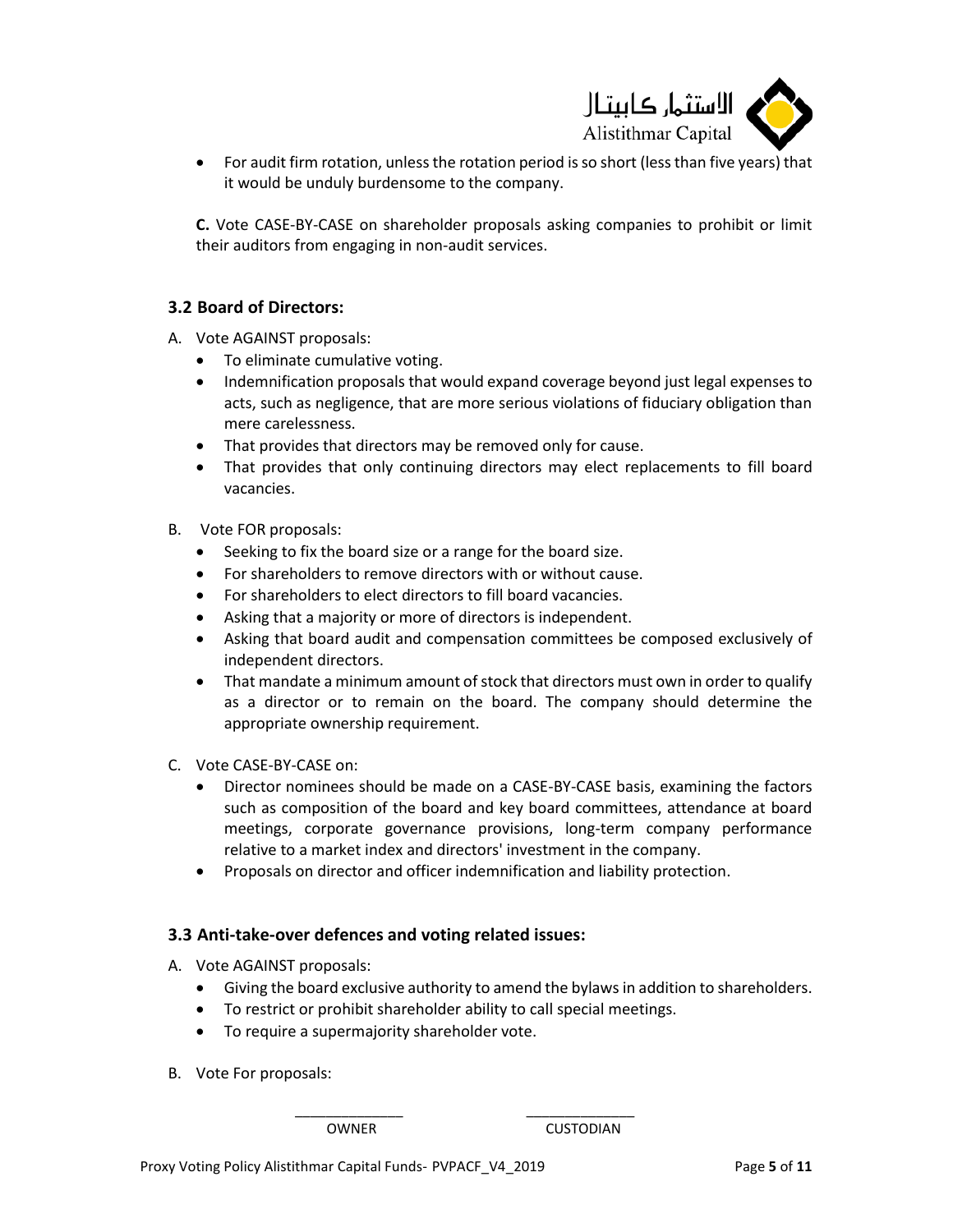

- That asks a company to submit its poison pill for shareholder ratification.
- To allow or make easier shareholder action by written consent.
- That removes restrictions on the right of shareholders to act independently of management.
- To lower supermajority vote requirements.
- C. Vote on advance notice proposals on a CASE-BY-CASE basis, giving support to those proposals, which allow shareholders to submit proposals as close to the meeting date as reasonably possible.

## <span id="page-5-0"></span>**3.4 Mergers and corporate restructuring:**

A. Vote FOR proposals:

- The conversion of securities if it is expected that the company will be subject to onerous penalties or will be forced to file for bankruptcy if the transaction is not approved.
- The debt restructuring if it is expected that the company will file for bankruptcy if the transaction is not approved.
- The liquidation if the company will file for bankruptcy if the proposal is not approved.
- The private placement if it is expected that the company will file for bankruptcy if the transaction is not approved.

#### B. Vote CASE-BY-CASE on:

- Asset purchase proposals, considering the following factors:
	- $\checkmark$  Purchase price
	- $\checkmark$  Fairness opinion
	- $\checkmark$  Financial and strategic benefits
	- $\checkmark$  How the deal was negotiated
	- $\checkmark$  Conflicts of interest
	- $\checkmark$  Other alternatives for the business
	- $\checkmark$  Non-completion risk.
- Votes on asset sales should be determined on a CASE-BY-CASE basis, considering the following factors:
	- $\checkmark$  Impact on the balance sheet/working capital
	- $\checkmark$  Potential elimination of diseconomies
	- $\checkmark$  Anticipated financial and operating benefits

\_\_\_\_\_\_\_\_\_\_\_\_\_\_ \_\_\_\_\_\_\_\_\_\_\_\_\_\_

- $\checkmark$  Anticipated use of funds
- $\checkmark$  Value received for the asset
- $\checkmark$  Fairness opinion
- $\checkmark$  How the deal was negotiated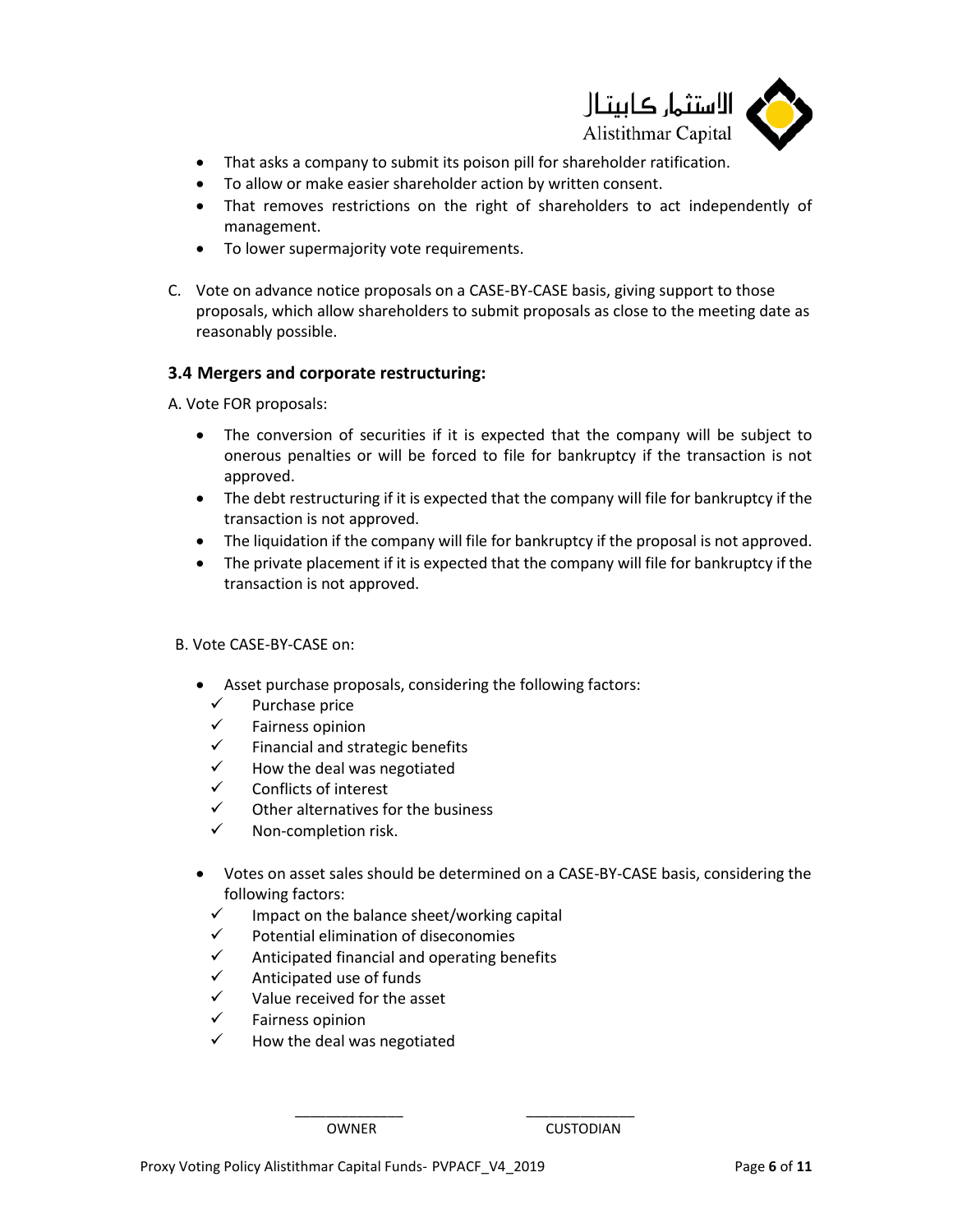

- Review on a CASE-BY-CASE basis bundled or "conditioned" proxy proposals. In the case of items that are conditioned upon each other, examine the benefits and costs of the packaged items. In instances when the joint effect of the conditioned items is not in shareholders' best interests, vote against the proposals. If the combined effect is positive, support such proposals.
- Votes on proposals regarding conversion of securities are determined on a CASE-BY-CASE basis. When evaluating these proposals the investor should review the dilution to existing shareholders, the conversion price relative to market value, financial issues, control issues, termination penalties, and conflicts of interest.
- Votes on proposals to increase common and/or preferred shares and to issue shares as part of a debt restructuring plan are determined on a CASE-BY-CASE basis, taking into consideration the following:
	- $\checkmark$  Dilution to existing shareholders' position
	- $\checkmark$  Terms of the offer
	- $\checkmark$  Financial issues
	- $\checkmark$  Management's efforts to pursue other alternatives
	- $\checkmark$  Control issues
	- $\checkmark$  Conflicts of interest
- Vote going private transactions on a CASE-BY-CASE basis, taking into account the following: offer price/premium, fairness opinion, how the deal was negotiated, conflicts of interest, other alternatives/offers considered, and non-completion risk.
- Vote CASE-BY-CASE on proposals to form joint ventures, taking into account the following: percentage of assets/business contributed percentage ownership, financial and strategic benefits, governance structure, conflicts of interest, other alternatives, and non-completion risk.
- Votes on liquidations should be made on a CASE-BY-CASE basis after reviewing management's efforts to pursue other alternatives, appraisal value of assets, and the compensation plan for executives managing the liquidation.
- Votes on mergers and acquisitions should be considered on a CASE-BY-CASE basis, determining whether the transaction enhances shareholder value by giving consideration to the following:
	- $\checkmark$  Prospects of the combined company, anticipated financial and operating benefits
	- $\checkmark$  Offer price
	- $\checkmark$  Fairness opinion
	- $\checkmark$  How the deal was negotiated

\_\_\_\_\_\_\_\_\_\_\_\_\_\_ \_\_\_\_\_\_\_\_\_\_\_\_\_\_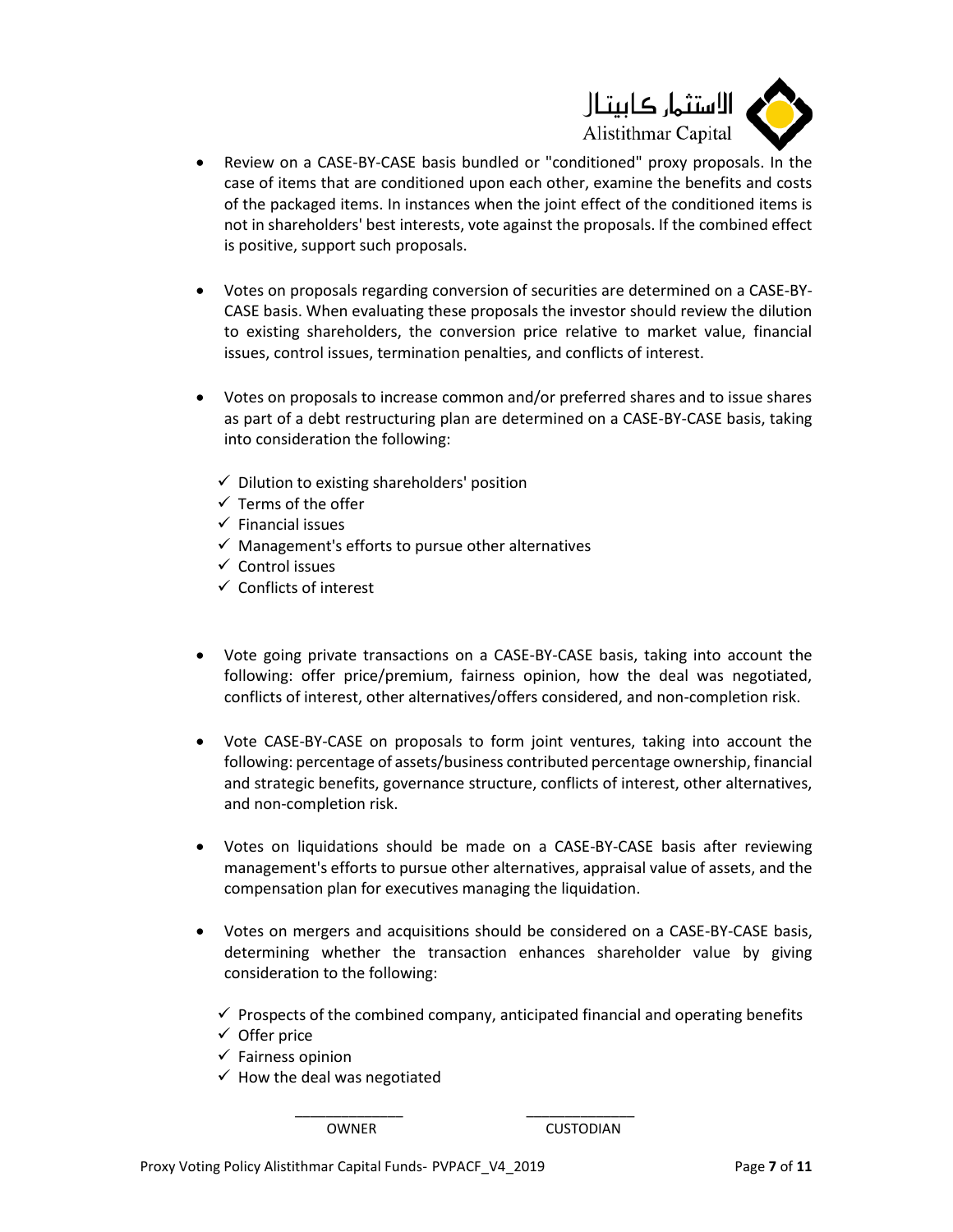

- $\checkmark$  Changes in corporate governance
- $\checkmark$  Change in the capital structure
- $\checkmark$  Conflicts of interest
- Votes on proposals regarding private placements should be determined on a CASE-BY- CASE basis. When evaluating these proposals the investor should review dilution to existing shareholders' position, terms of the offer, financial issues, and management's efforts to pursue other alternatives, control issues, and conflicts of interest.
- Votes on spin offs should be considered on a CASE-BY-CASE basis depending on:
	- $\checkmark$  Tax and regulatory advantages
	- $\checkmark$  Planned use of the sale proceeds
	- $\checkmark$  Valuation of spin off
	- $\checkmark$  Fairness opinion
	- $\checkmark$  Benefits to the parent company
	- $\checkmark$  Conflicts of interest
	- $\checkmark$  Managerial incentives
	- $\checkmark$  Corporate governance changes
	- $\checkmark$  Changes in the capital structure.

## <span id="page-7-0"></span>**3.5 Capital Structure**

A. Vote AGAINST proposals to:

- At companies with dual-class capital structures to increase the number of authorized shares of the class of stock that has superior voting rights.
- To create a new class of common stock with superior voting rights.
- Authorizing the creation of new classes of preferred stock with unspecified voting, conversion, dividend distribution, and other rights ("blank check" preferred stock).

B. Vote FOR proposals:

- To reduce the par value of common stock.
- To approve increases beyond the allowable increase when a company's shares are in danger of being de-listed or if a company's ability to continue to operate as a going concern is uncertain.
- To create a new class of nonvoting or sub-voting common stock if it is not designed to preserve the voting power of an insider or significant shareholder or is intended for financing purposes with minimal or no dilution to current shareholders.
- To institute open-market share repurchase plans in which all shareholders may participate on equal terms.
- To increase the common share authorization for a stock split or share dividend.

\_\_\_\_\_\_\_\_\_\_\_\_\_\_ \_\_\_\_\_\_\_\_\_\_\_\_\_\_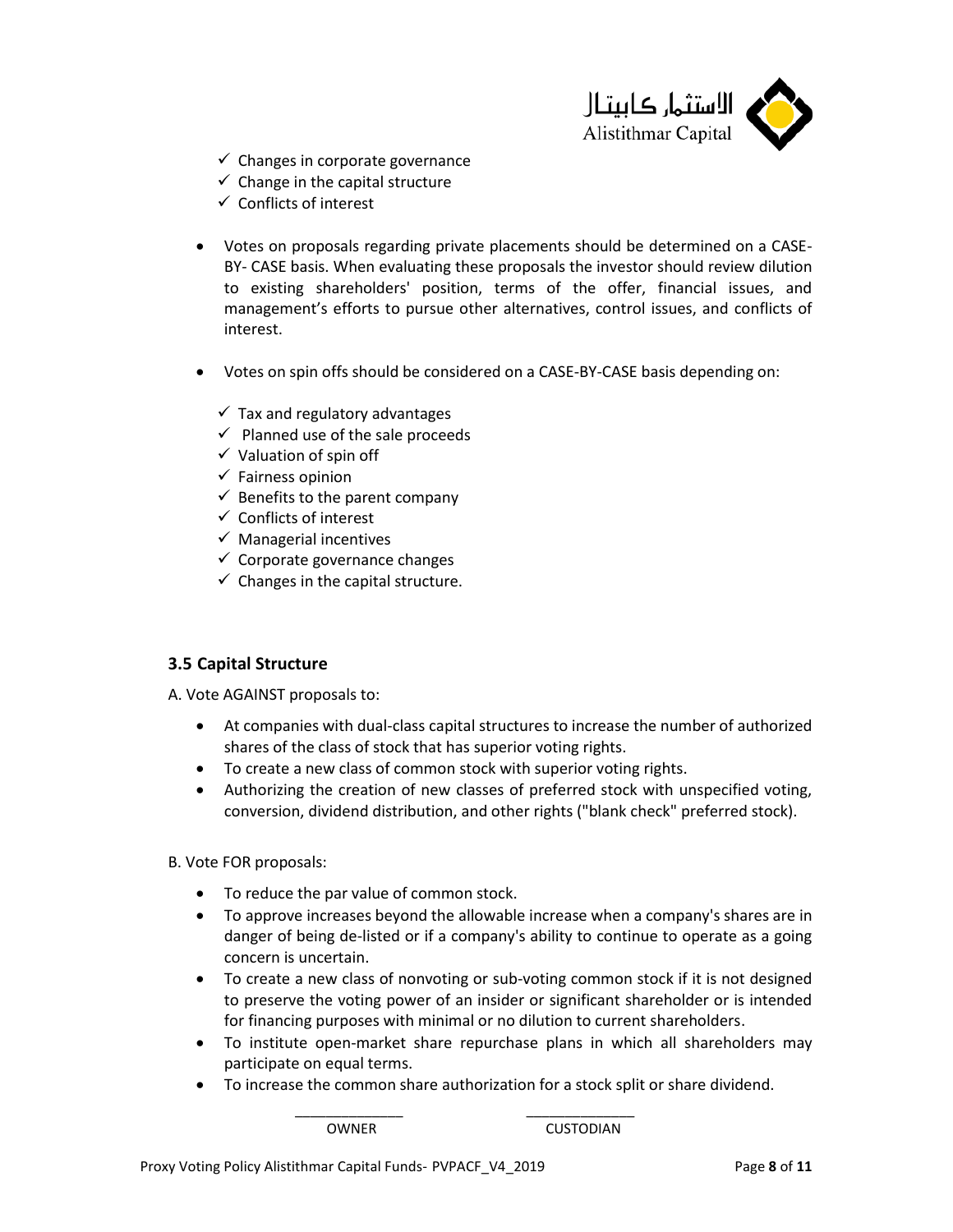

## <span id="page-8-0"></span>**3.6 Director's and employee's compensation**

A. Vote AGAINST retirement plans for non-employee directors.

B. Vote FOR:

- Employee stock purchase plans where all of the following apply:  $\checkmark$  Purchase price is at least 85 percent of fair market value
	- $\checkmark$  Offering period is 24 months or less, and
	- $\checkmark$  Potential voting power dilution is ten percent or less.
- Proposals to implement an ESOP or increase authorized shares for existing ESOPs, unless the number of shares allocated to the ESOP is excessive (more than five percent of outstanding shares).
- C. Vote on compensation plans for directors on case-to-case basis in accordance with an objective criteria laid down by the Fund Board.

## <span id="page-8-1"></span>**3.7 Social and environmental issues:**

- A. Generally vote FOR requests for reports disclosing the company's environmental policies unless it already has well-documented environmental management systems that are available to the public.
- B. Generally vote FOR reports on the level of greenhouse gas emissions from the company's operations and products, unless the report is duplicative of the company's current environmental disclosure.
- C. Most tobacco-related proposals should be evaluated on a CASE-BY-CASE basis, taking into account the following factors:
	- $\checkmark$  Whether the company complies with all local regulation
	- $\checkmark$  The degree that voluntary restrictions beyond those mandated by law might hurt the company's competitiveness.
	- $\checkmark$  The risk of any health-related liabilities.

## <span id="page-8-2"></span>**3.8 Others:**

- A. Generally abstention from voting FOR requests for approving any related party deals or any deals that might have a conflict of interest the deals reports disclosing if there is any conflicts of interest
- B. Conflicts of Interest: The Fund Manager is aware that from time to time, apparent conflicts of interest may arise with respect to the exercise of voting rights of a managed fund. Any actual and/or potential conflicts of interest between the Fund Manager and the Fund's unit holders arising from the proxy voting process will be notified to the Compliance team and the Funds Board.

\_\_\_\_\_\_\_\_\_\_\_\_\_\_ \_\_\_\_\_\_\_\_\_\_\_\_\_\_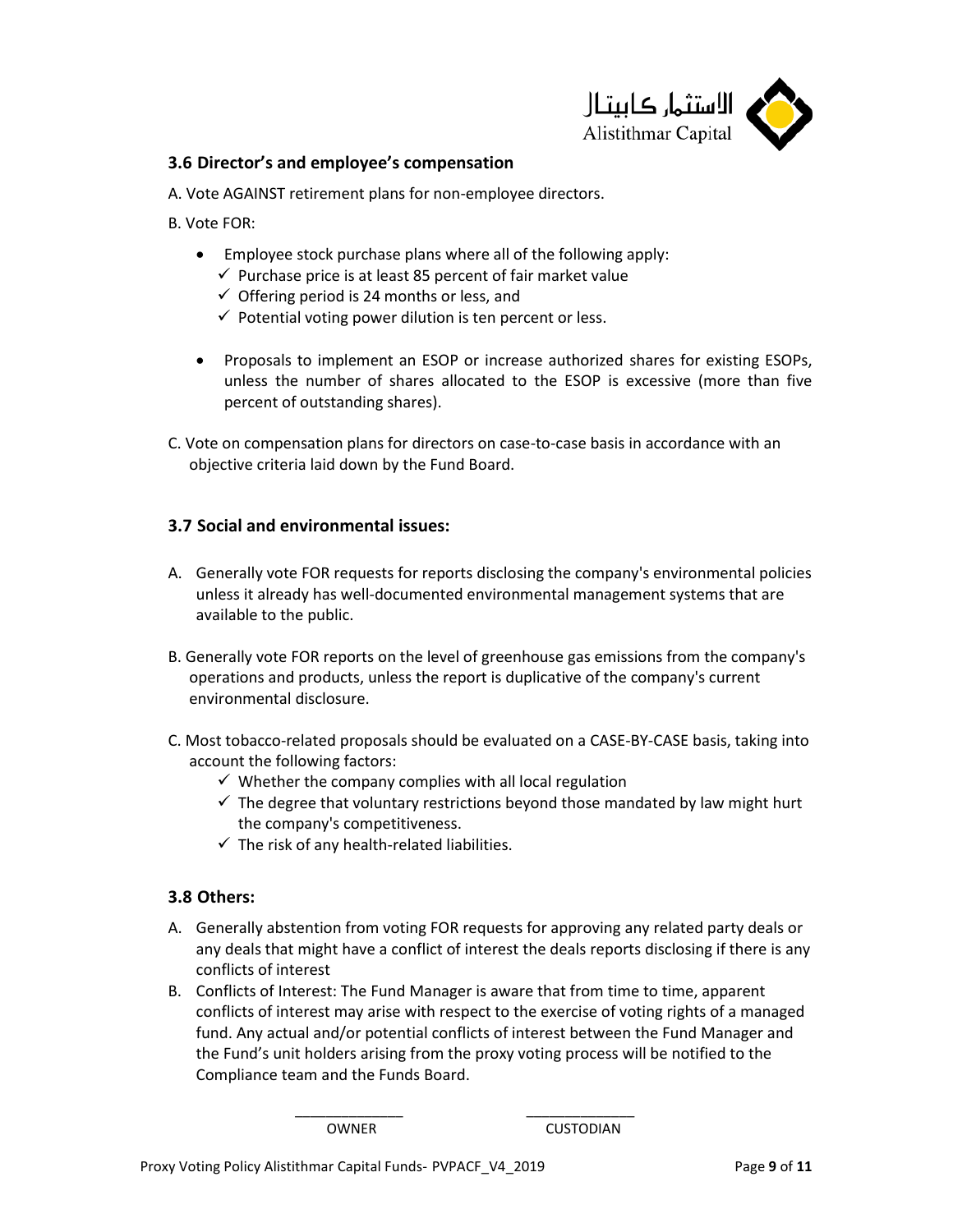

The Fund Manager should resolve any actual and/or potential conflict uninfluenced by considerations other than the best interest of the unit holders of the managed fund. The Fund Manager should notify the Chairman of the Fund Board in the event of irreconcilable conflict of interest within the policy guidelines and be advised accordingly.

The Fund Manager believes that oversight by the Chairman of the Fund Board ensures that proxies are voted in the best interest of the unit holders of the fund. In order to avoid any perceived conflict of interests, the following procedures have been established for use when we encounter a potential conflict.

- $\checkmark$  The Fund Manager will refer to the Compliance team wherever there is an indication that potential conflict exists. The Compliance team will make the initial determination about whether a material conflict of interest exists on the basis of facts and circumstances of each particular situation.
- $\checkmark$  If the proposed vote is consistent with the stated proxy voting policy, no further review is necessary.
- $\checkmark$  If the proposed vote is contrary to the stated proxy voting policy and is consistent with management's recommendation, the proposal is escalated to the Chairman of the Fund Board for final review and determination.

#### <span id="page-9-0"></span>**4. Responsibilities**

Alistithmar Capital will implement the proxy voting policies using its best efforts in accordance with the general principles contained herein, the main responsibilities are as follows:

#### **Asset Management:**

- Check the voting announcement in Tadawul.
- Investment Committee to review discuss and finalize its decision on the voting on the basis of required assessments as per the policy guidelines and assessments. Review holdings (number of shares) of the funds to be represented.
- The Fund Manager is also responsible for ensuring that full and adequate records of proxy voting are kept. The Fund Manager shall provide the voting record information at least annually for funds annual report. Such voting record information shall be in an acceptable form and shall be provided at such time(s) as are required for any regulatory filing.

#### **Compliance:**

 The role of Compliance Department is to monitor the votes cast quarterly and ensure that these are in accordance with the Fund's fiduciary duties and approved policies.

\_\_\_\_\_\_\_\_\_\_\_\_\_\_ \_\_\_\_\_\_\_\_\_\_\_\_\_\_